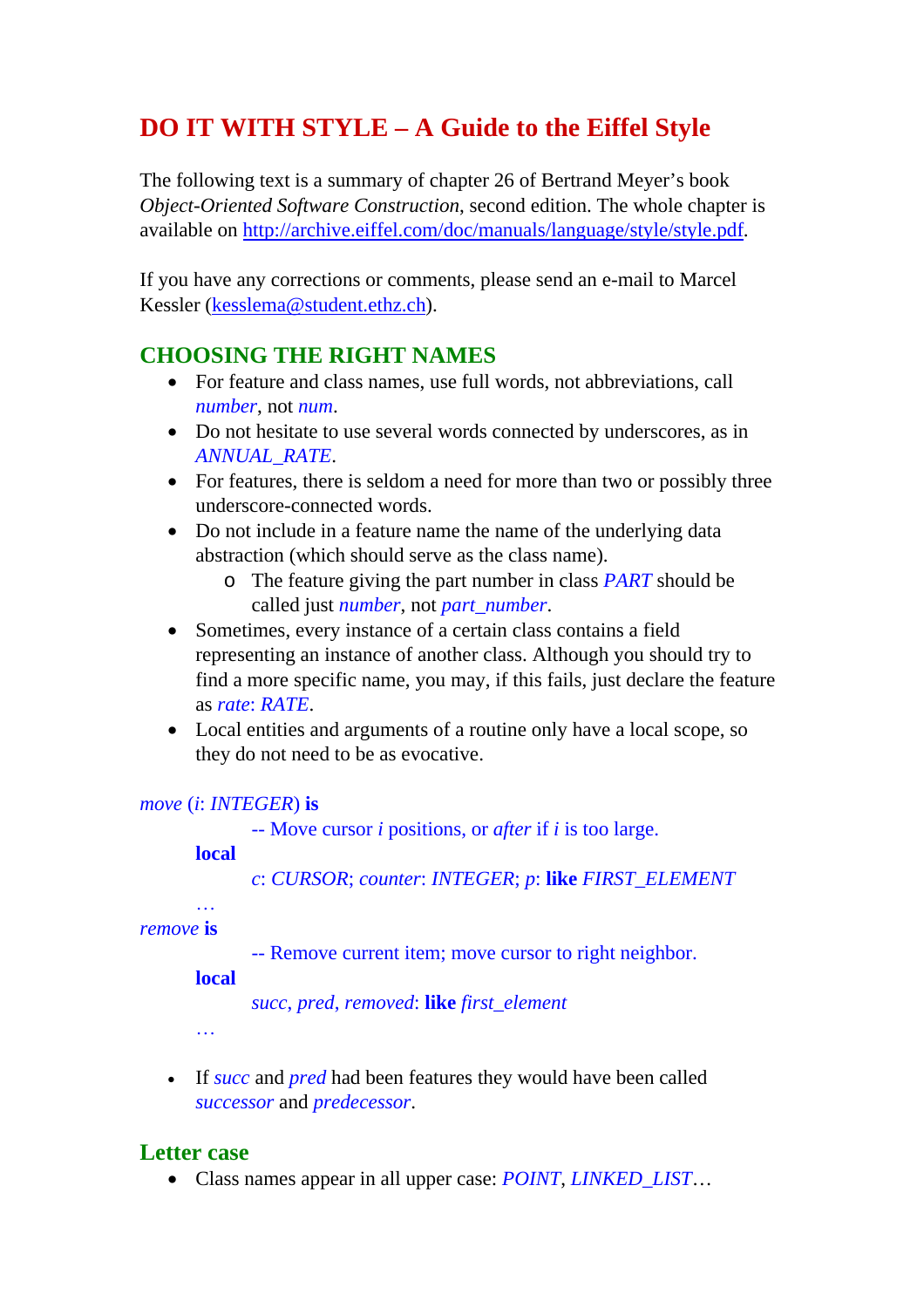- Names of attributes, routines etc. appear in all lower case: *balance*, *deposit*, *succ*, *i*.
- Constant attributes have their first letter in upper case and the rest in lower lower case: *Pi*: *INTEGER* **is** *3*.*1415926524*; *Welcome\_message*: *STRING* **is** "*Welcome*!"
- A few *reserved words* are written with an initial upper case since they are similar to constants, they include *Current*, *Result*, *Precursor*, *True*  and *False*.

### **Grammatical categories**

- For class names, you should always use a noun, possibly qualified as in *LONG\_TERM\_SAVINGS\_ACCOUNT*.
- Routine names should faithfully reflect the Command-Query separation principle:
	- o Procedures (commands) should be verbs in the infinitive or imperative: *make*, *move*, *deposit*, *set\_color*.
	- o Attributes and functions (queries) should never be imperative or infinitive verbs; never call a query *get\_value*, but just *value*.
- Non-boolean query names should be nouns, such as *number*.
- A frequent convention for boolean queries is the *is* form, as in *is\_empty*.

# **HEADER COMMENTS AND INDEXING CLAUSES**

Instead of the long comment in

*tangent\_from* (*p*: *POINT*): *LINE* **is** 

- -- Return the tangent line to the circle going through the point *p*,
- -- if the point is outside of the current circle.

#### **require**

*outside\_circle*: **not** *has* (*p*)

just write

…

### -- Tangent from *p*.

because of the following reasons:

- The comment for a query, as here, should not start with "Return the..." or "Compute the…". Simply name what the query returns, typically using a qualified noun.
- We can get rid of the auxiliary words, especially *the*, where they are not required for understandability.
- Another mistake is to have used the words line to refer to the result and point to refer to the argument: this information is immediately obvious from the declared types, *LINE* and *POINT*.
- Header comments for commands (procedures) should end with a period.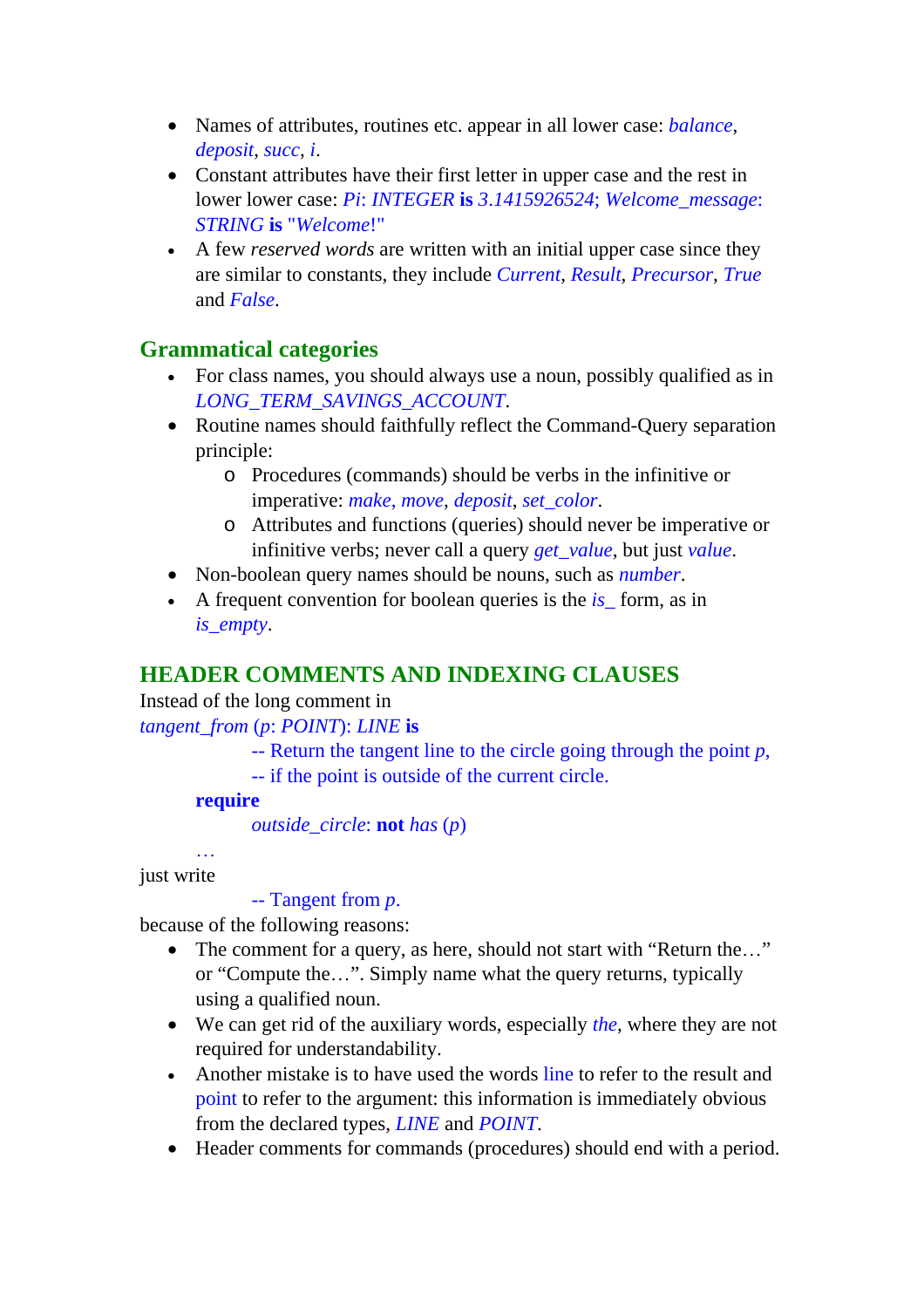For boolean-valued queries, the comment should always be in the form of a question, terminated by a question mark:

```
has (v: G): BOOLEAN is 
       -- Does `v' appear in list? 
…
```
• Software entities — attributes, arguments — appearing in comments in the source text should always appear between an opening quote ("backquote") and a closing quote.

Because an exported attribute should be externally indistinguishable from argumentless functions — remember the Uniform Access principle — it should also have a comment:

*count*: *INTEGER* 

-- Number of students in course

# **TEXT LAYOUT AND PRESENTATION**

The textual layout of the notation follows a **comb-like structure**; the idea is that a syntactically meaningful part of a class, such as an instruction or an expression, should either:

- Fit on a line together with a preceding and succeeding operators.
- Be indented just by itself on one or more lines.

```
if c then a else b end 
or 
        if 
                c 
        then 
                a 
        else 
                b 
        end 
or 
        if c then 
                a 
        else b end
```
### **Spaces**

You will use a space:

- Before an opening parenthesis, but not after:  $f(x)$ .
- After a closing parenthesis *unless* the next character is a period or semicolon; but not before. Hence: *procl*  $(x)$ ;  $x := f(x) + f(2)(y)$ .
- After a comma but not before:  $g(x, y, z)$ .

Spaces should appear before and after arithmetic operators, as in  $a + b$ .